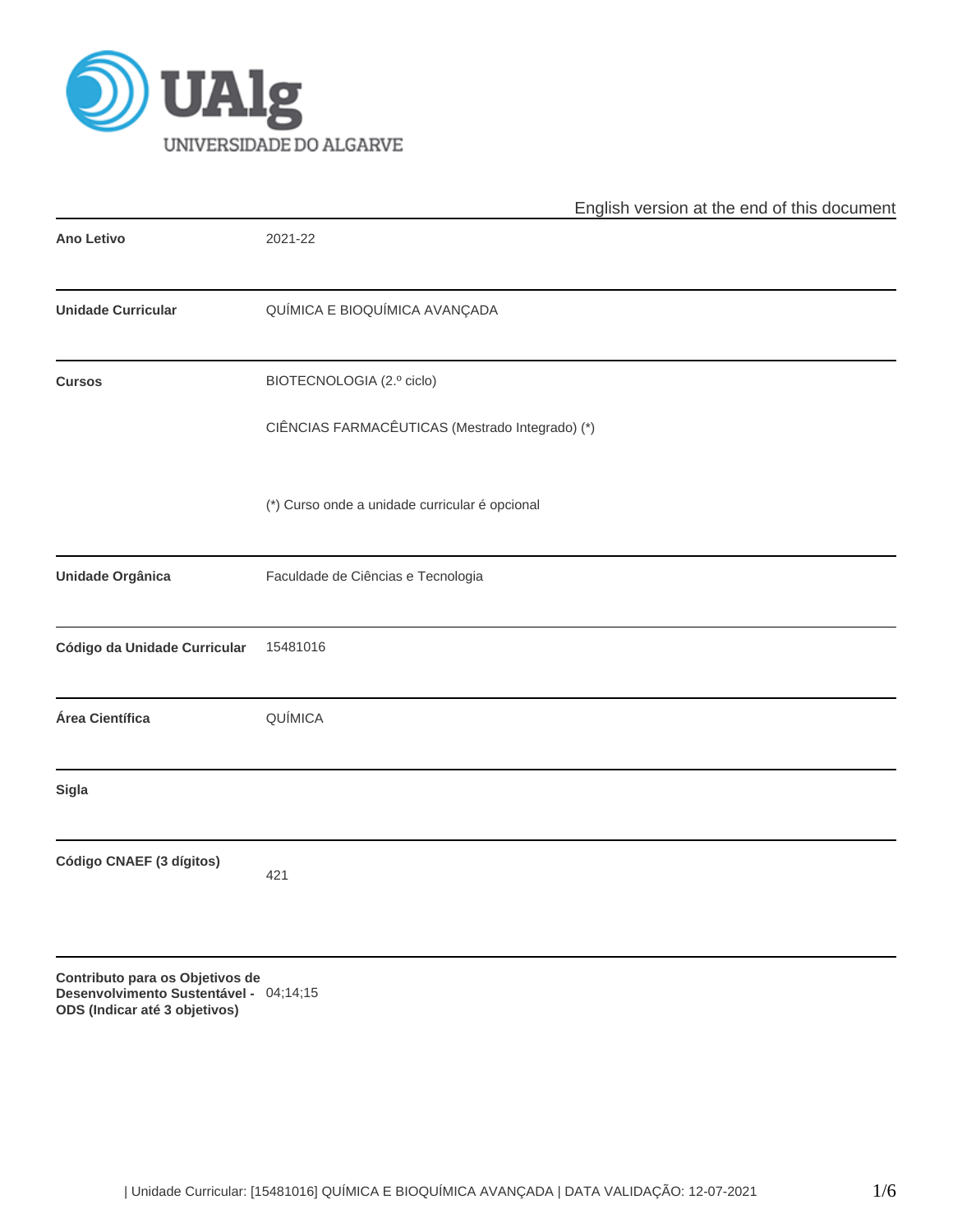

| Línguas de Aprendizagem    | Portugues /Ingles |  |  |  |  |  |  |
|----------------------------|-------------------|--|--|--|--|--|--|
| Modalidade de ensino       | Presencial        |  |  |  |  |  |  |
| <b>Docente Responsável</b> | Aureliano Alves   |  |  |  |  |  |  |

| <b>I DOCENTE</b>       | <b>TIPO DE AULA</b> | <b>TURMAS</b> | <b>TOTAL HORAS DE CONTACTO (*)</b> |
|------------------------|---------------------|---------------|------------------------------------|
| <b>Aureliano Alves</b> | T. TD               | T1. TD1. S1   | 15T: 30TP: 5S                      |

\* Para turmas lecionadas conjuntamente, apenas é contabilizada a carga horária de uma delas.

| <b>ANO</b> | <b>PERIODO DE FUNCIONAMENTO*</b> | <b>HORAS DE CONTACTO</b> | I HORAS TOTAIS DE TRABALHO | <b>ECTS</b> |
|------------|----------------------------------|--------------------------|----------------------------|-------------|
| -10        | ا ب                              | $15$ T; 30TP; 5S         | 156                        |             |

\* A-Anual;S-Semestral;Q-Quadrimestral;T-Trimestral

## **Precedências**

Sem precedências

## **Conhecimentos Prévios recomendados**

biologia Celular e bioquimica geral.

# **Objetivos de aprendizagem (conhecimentos, aptidões e competências)**

A disciplina realça recentes avanços da Química Biológica e suas aplicações na Biotecnologia e ciências associadas. Tópicos avançados de química e bioquímica de pequenas moléculas, compostos orgânicos e inorgânicos, metaloproteínas, funções biológicas, efeitos tóxicos e benéficos, e suas aplicações na biotecnologia bem como os seus efeitos no ambiente são focados na disciplina. Um dos objectivos da disciplina é o de compreender a importância da química biológica para a biotecnologia e sua interfaces..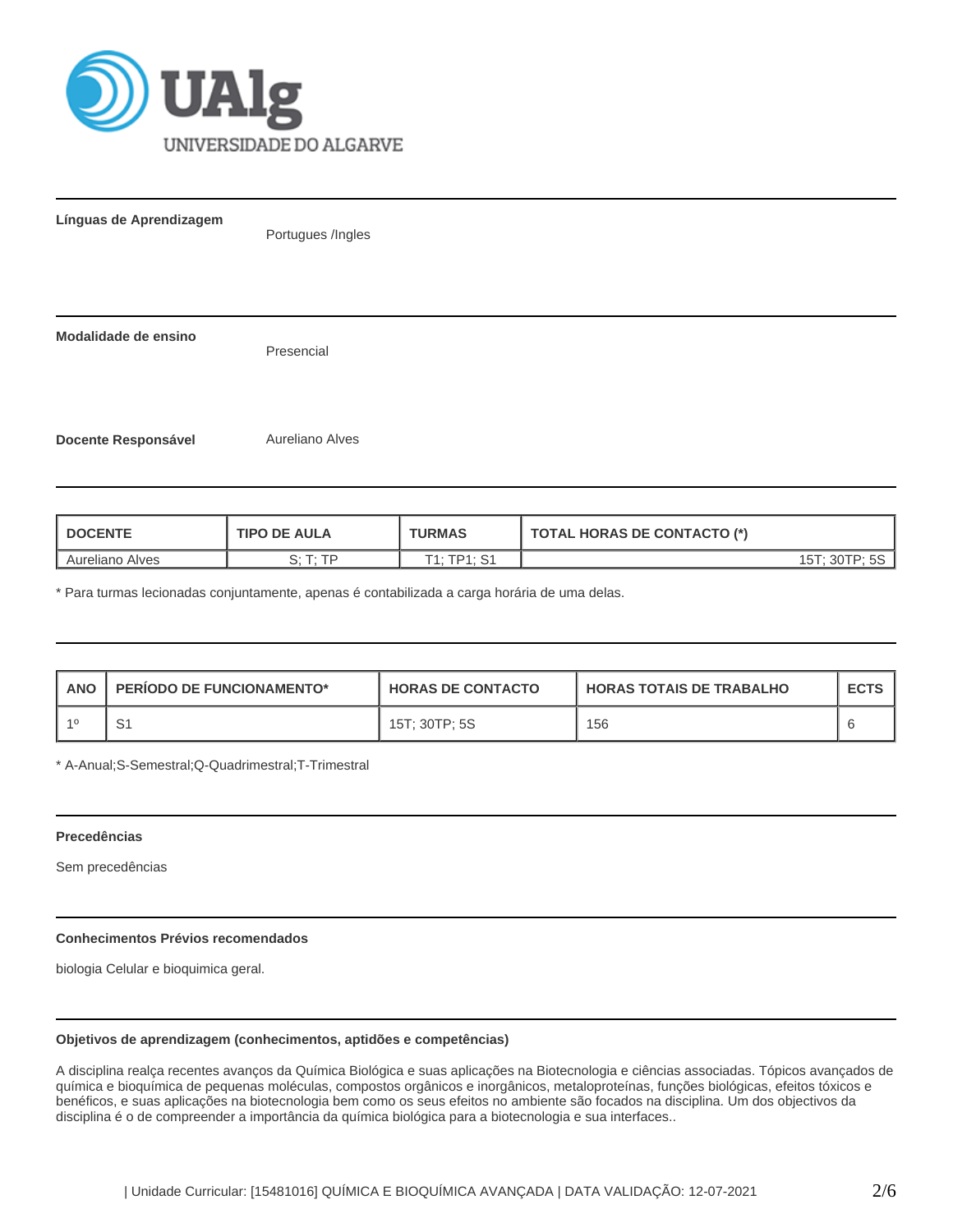

#### **Conteúdos programáticos**

- 1. A Química da Vida. A importância dos metais nos organismos vivos. Metais essenciais, benéficos, tóxicos e contaminantes. Funções dos metais nos sistemas biológicos.
- 2. Biomembranas. Bombas iónicas. Processos e mecanismos de transporte. Aplicaçoes de lipossomas na biologia.
- 3. Stress oxidativo e nitrosativo. Pro-oxidantes e antioxidantes.
- 4. Poluentes orgânicos e inorgânicos na saúde e no ambiente. Mecanismos de toxicidade.
- 5. Aplicações de compostos inorgânicos na bioquímica e na biotecnologia.
- 6. Patologias associadas a poluentes.

#### **Metodologias de ensino (avaliação incluída)**

Exposição dos conteúdos programáticos, com o recurso da utilização de slides, filmes e vídeos sobre as matérias, associado com exemplos pedagógicos utilizando estratégias e diversos equipamentos e materiais. Desenvolver uma atitude de "Active Learning" na compreensão de conceitos sobre os metais nos sistemas biológicos e de "Students teach others students" nas aulas teórico-práticas. Avaliação da disciplina é realizada pela análise da apresentação e discussão pelos alunos de artigos e/ou trabalhos monográficos no âmbito da disciplina e/ou exame. Os alunos tem de obter frequência a pelo menos 70% das aulas TP para serem aprovados ou admitidos a exame.

#### **Bibliografia principal**

Referências bibliográficas recomendadas

Livros

Biological Chemistry of the Elements, 1997, Oxford Press, da Silva, Frausto and Williams, R.

Lehninger: Principles of Biochemistry, 8ª Edição, 2017,¿ de Nelson and Cox, Macmillan Editora.

Interrelations between Essential Metal Ions and Human Diseases, Editors: **Sigel** , Astrid, **Sigel** , Helmut, **Sigel** , Roland K. O. (Eds.) 2013.

Vanadium Biochemistry, 2007, Research Signpost, M. Aureliano Alves.

#### **Artigos**

Vários artigos obtidos após pesquisa bibliográfica nas revistas: J. Trace elements in Medicine and Biology, Biometals, JBIC, JIB, Cell Biology and Toxicology, entre outras.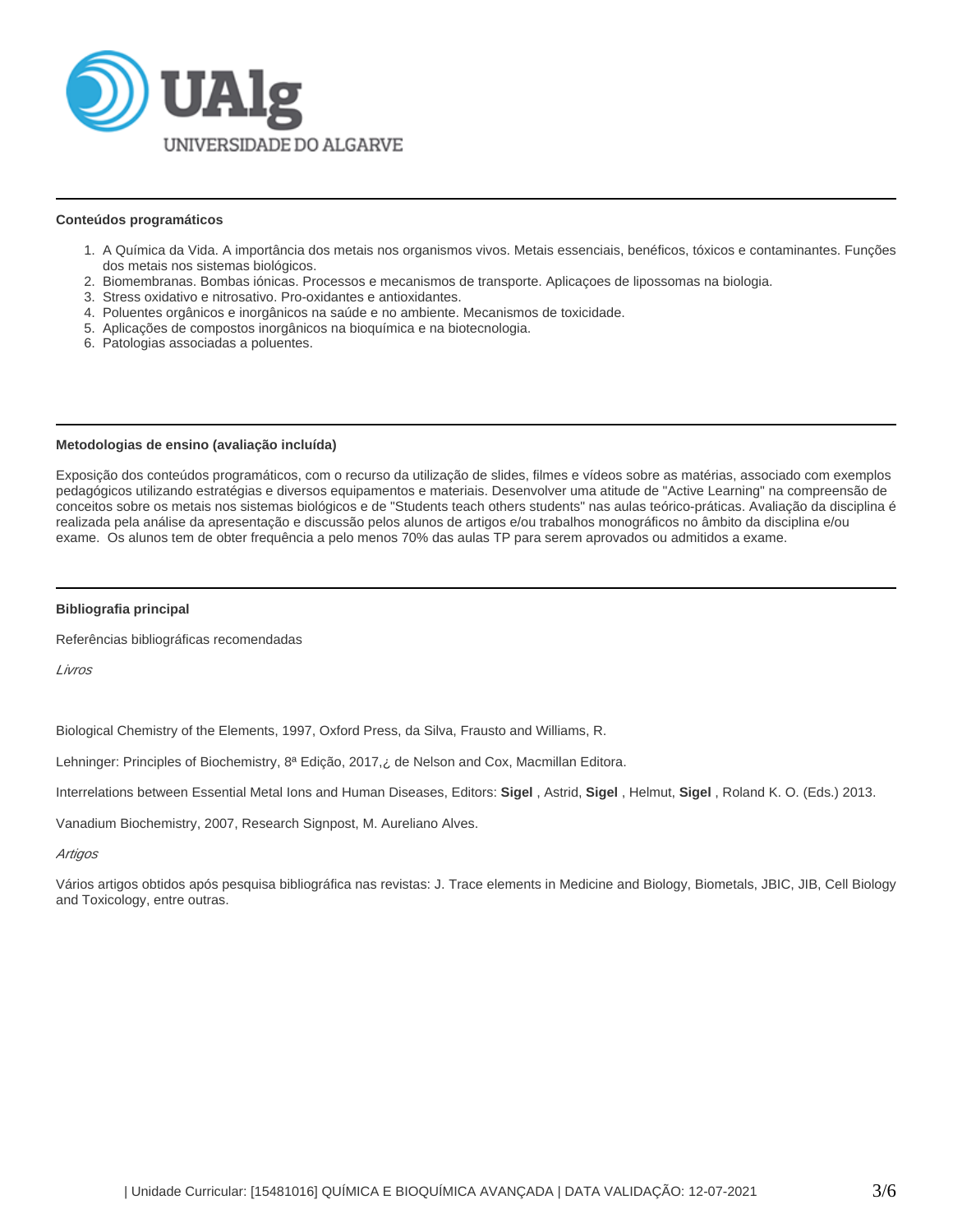

| <b>Academic Year</b>                                                                                   | 2021-22                                                                                    |  |  |  |  |  |
|--------------------------------------------------------------------------------------------------------|--------------------------------------------------------------------------------------------|--|--|--|--|--|
| <b>Course unit</b>                                                                                     | ADVANCED CHEMISTRY AND BIOCHEMISTRY                                                        |  |  |  |  |  |
| <b>Courses</b>                                                                                         | <b>BIOTECHNOLOGY</b><br>Common Branch<br>PHARMACEUTICAL SCIENCES (Integrated Master's) (*) |  |  |  |  |  |
|                                                                                                        | (*) Optional course unit for this course                                                   |  |  |  |  |  |
| <b>Faculty / School</b>                                                                                | FACULTY OF SCIENCES AND TECHNOLOGY                                                         |  |  |  |  |  |
| <b>Main Scientific Area</b>                                                                            |                                                                                            |  |  |  |  |  |
| Acronym                                                                                                |                                                                                            |  |  |  |  |  |
| <b>CNAEF code (3 digits)</b>                                                                           | 421                                                                                        |  |  |  |  |  |
| <b>Contribution to Sustainable</b><br><b>Development Goals - SGD</b><br>(Designate up to 3 objectives) | 04;14;15                                                                                   |  |  |  |  |  |
| Language of instruction                                                                                | Portugues e/ou Ingles caso seja necessario.                                                |  |  |  |  |  |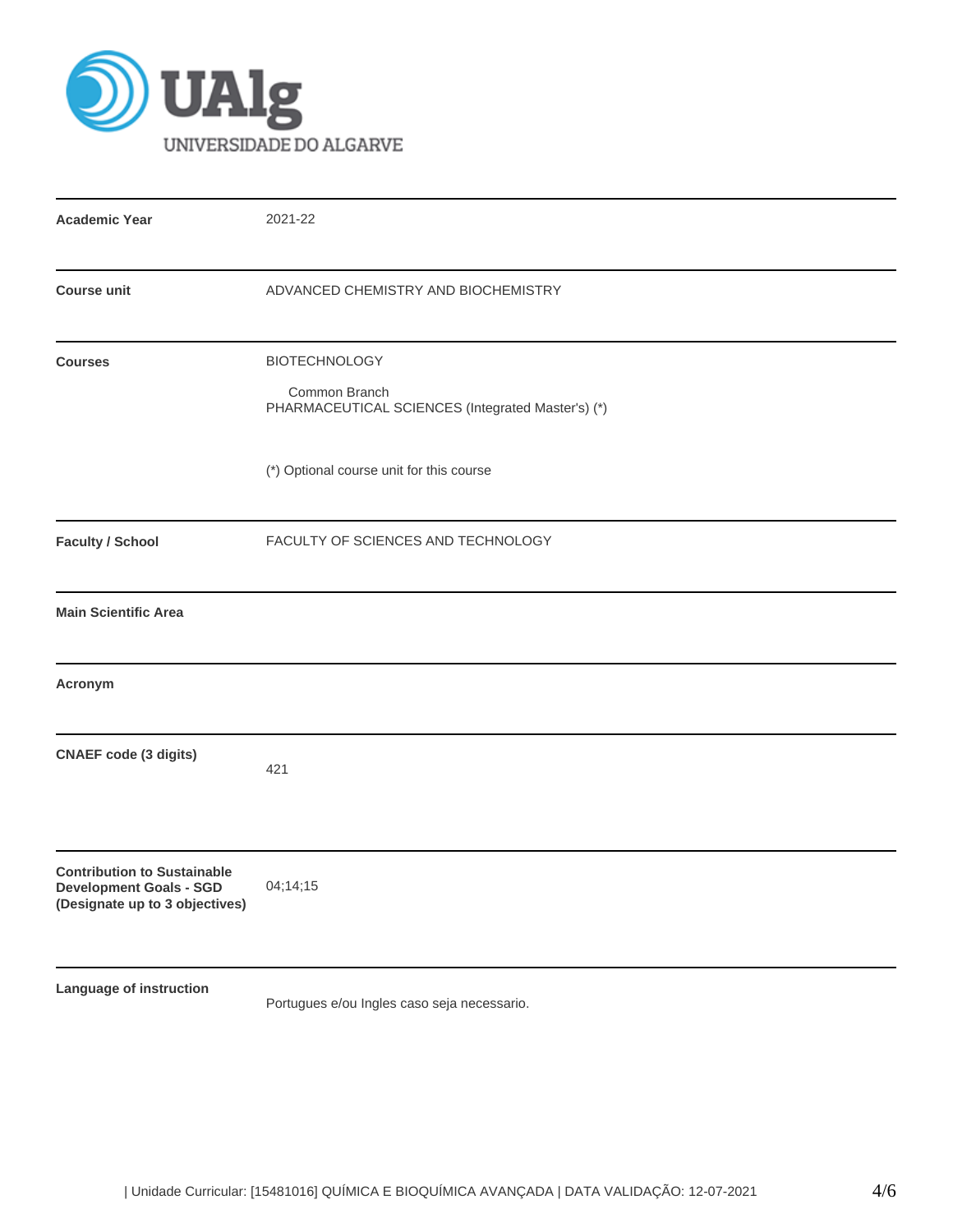

**Teaching/Learning modality**

Presencial

**Coordinating teacher Aureliano Alves** 

| Teaching staff                                                        | ™ype     | <b>Classes</b> | Hours (*)     |  |  |  |
|-----------------------------------------------------------------------|----------|----------------|---------------|--|--|--|
| Aureliano Alves                                                       | C. T. TD | T1: TP1: S1    | 15T; 30TP; 5S |  |  |  |
| * For classes taught jointly it is only accounted the workload of one |          |                |               |  |  |  |

\* For classes taught jointly, it is only accounted the workload of one.

| Con<br><b>OULS</b> |                      | וח | $\mathbf{r}$ |                             |   | Total |
|--------------------|----------------------|----|--------------|-----------------------------|---|-------|
|                    | $\mathsf{I}$<br>יטוו | Ш  | IІC          | $\mathsf{I}\mathsf{C}$<br>Ш | ю | .56   |

T - Theoretical; TP - Theoretical and practical ; PL - Practical and laboratorial; TC - Field Work; S - Seminar; E - Training; OT - Tutorial; O - Other

## **Pre-requisites**

no pre-requisites

## **Prior knowledge and skills**

Ceel Biology and biochemistry

#### **The students intended learning outcomes (knowledge, skills and competences)**

The discipline highlights recent advances in Biological Chemistry and its applications in Biotechnology and associated sciences. Advanced topics in chemistry and biochemistry of small molecules, organic and inorganic compounds, metalloproteins, biological functions, toxic and beneficial effects, and their applications in biotechnology as well as their effects on the environment are focused on the discipline. One of the objectives of the course is to understand the importance of biological chemistry for biotechnology and its interfaces.

#### **Syllabus**

Portuguese and/or English (wherever necessary)